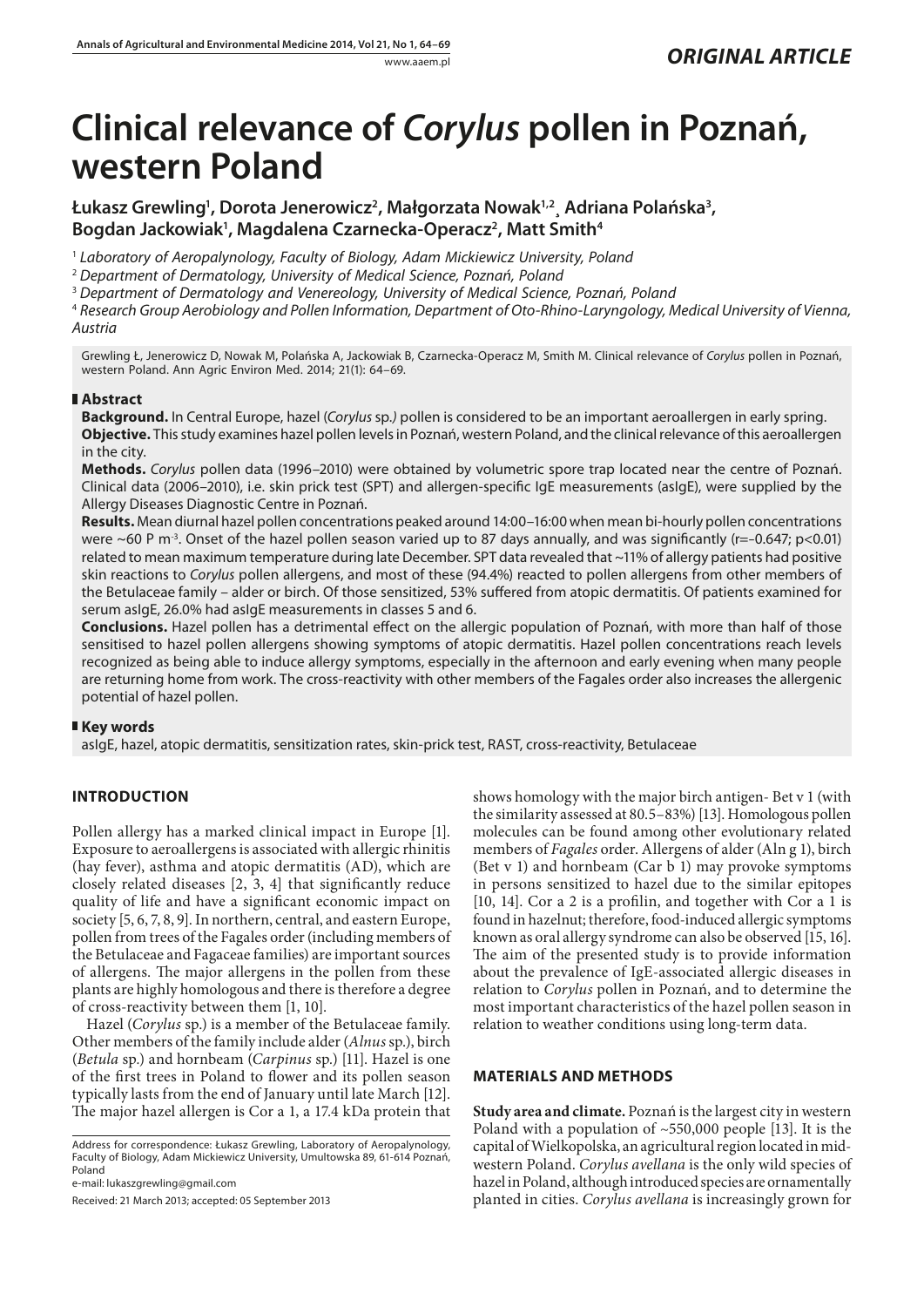Łukasz Grewling, Dorota Jenerowicz, Małgorzata Nowak¸ Adriana Polańska, Bogdan Jackowiak, Magdalena Czarnecka-Operacz, Matt Smith . Clinical relevance…

its nuts, with cultivation rising in Poland by about 300% between 1998–2007 [18]. In Wielkopolska, about 90 hectares of land was dedicated to hazel cultivation in 2009 [19].

Poznań has a temperate continental climate with cold winters and warm summers. Mean January and July temperatures in the city are −1.0 °C and +18.0 °C, respectively, and mean annual precipitation approximately 550 mm (1971– 2000 average). Westerly winds predominate, particularly from the SW [20].

**Aerobiological and meteorological data.** *Corylus* sp*.*  pollen data were collected in Poznań by volumetric spore trap of the Hirst design [21]. The trap was located on the roof of a 13-story university students' dormitory (Esculap), approximately 1 km SW of the city centre (52˚24΄N 16˚53΄E), and operated continuously from 1996 – 2010 [22]. In the neighbourhood around the pollen-monitoring site in Esculap there are 4–8 storey buildings, 2 small parks with ornamental and non-ornamental trees, gardens, patches of grass and ruderal vegetation [23].

The pollen counting methods used in Poznań during the years studied have been comprehensively described in Grewling et al. [22]. The limits of the hazel pollen season were calculated by using the 90% method [24] whereby the season starts when 5% of the total catch was achieved and ends when 95% is reached. Daily average and bi-hourly concentrations of atmospheric particles (pollen grains) are expressed as P m-3. The daily values are averages taken over a 24-hour period, while bi-hourly concentrations are used to show the diurnal variation in *Corylus* pollen. Meteorological data were obtained from the station located at Ławica Airport (52˚25΄N 16˚49΄E) ~7 km from the city centre and 4.25 km west of the pollen-monitoring site.

**Clinical study.** Clinical analysis was performed at the Allergic Disease Diagnostic Centre of the University of Medical Sciences in Poznań, which draws on patients from the Wielkopolska region. Skin prick testes (SPT) were carried out from 2006–2010 on 625 patients observed with various manifestations of atopy (AD, allergic rhinitis and conjunctivitis). A set of airborne allergens, including *Corylus* sp. allergen (Allergopharma-Nexter) were used. As a positive control, histamine hydrochloride was used (1:1,000) and as a negative control – 0.9% saline solution. SPT were carried out on the inner surface of the forearm, and a drop of each extract solution was placed on the skin. The skin was then pricked through the drop using the tip of a Morrow-Brown lancet. A positive SPT result was defined as an allergen wheal with mean diameter at least equal to the mean diameter of histamine wheal [25].

Measurements of allergen-specific IgE (asIgE) were carried out using the fluoroenzyme immunoassay (FEIA) CAP system with regard to following tree pollen: hazel (Phadia, t4), common silver birch (Phadia, t3) and grey alder (Phadia, t2). CAP (Phadia) tests are an updated version of the Radio Allergo Sorbent Test (RAST) which has been the standard technique for measuring asIgE antibodies in human serum or plasma. ImmunoCAP asIgE measures IgE antibodies to specific allergens. The test is designed as a sandwich immunoassay – an allergen is covalently coupled to the solid phase and reacts with the specific IgE in the patient serum sample. The CAP tests were carried out on samples from 23 sensitised patients from 2006–2010. Venous blood was collected and the serum separated by centrifugation. Concentrations of asIgE in patient's serum (kU/ml) were classified as follows:  $0 \le (0.35); 1 \le (0.35-0.7); 2 \le (0.7-3.5); 3 \le (3.5-0.7);$ 17.5); 4 (17.5–50); 5 (50–100); 6 (>100). Specimens that needed to be kept for later assay were stored at –70 °C. Repeated freezing and thawing was avoided.

**Statistical analysis.** The following characteristics of the hazel pollen season were examined: start, end, duration, intensity (sum of pollen grains recorded during the pollen season – Seasonal Pollen Index [SPI]), daily maximum pollen concentration, and the peak day (day on which the maximum value was recorded). Data related to start, end and peak day were converted to the day of the year from 1 January (DOY). In addition to season intensity, the number of days with concentrations above certain thresholds (35 and 80 P m-3) was also examined. These threshold values were based on atmospheric concentrations of hazel pollen reported to evoke allergic symptoms in Poland [26]. Trends in all the above-mentioned seasonal characteristics were estimated by simple linear regression analysis. The following parameters were calculated: slope of regression line (β), goodness-of-fit  $(R<sup>2</sup>)$  and probability level (p). The intra-diurnal variation in pollen concentration was examined by taking into account the mean bi-hourly pollen concentrations during days with a daily average pollen level  $>$  20 P m<sup>-3</sup>. Days with rain episodes were excluded from the analysis.

The following variables were entered into correlation analysis with start, peak day and end of the hazel pollen season in order to determine the influence of weather conditions on seasonal characteristics: fortnightly and monthly averages of maximum, minimum and mean daily temperature and the sum of rain recorded in the same periods from October

– February. The relationship between daily average hazel pollen concentrations and concurrent daily meteorological data (approximately from the end of January – late March, depending on year and pollen season duration) were also examined using correlation analysis. The meteorological variables were maximum, minimum and mean temperature, rainfall, average wind speed, depth of snow, dew point and relative humidity. Parametric (Pearson) or nonparametric (Spearman) analysis was applied, depending on data distribution (checked by Shapiro–Wilk test with  $\alpha$  level= 0.05, result not shown).

## **RESULTS**

**Aerobiological data.** The beginning of the hazel pollen seasons in Poznań varied greatly, with almost 3 months difference between the earliest and latest start dates during the study period. The hazel pollen season usually lasted for about one-and-a-half months in Poznań (Tab. 1), but high concentrations of *Corylus* pollen were only recorded for short periods (i.e. a few days). During seven pollen seasons, the daily average hazel pollen counts did not reach 35 P m-3, whereas in 1998, the threshold value of 35 P m<sup>-3</sup> was exceeded for 5 days. The most severe seasons (with a SPI > 350 grains) occurred in 1998, 1999, 2005 and 2006. No significant trends in pollen season characteristics were observed during the 15 year study period. However, there was a slight (but not significant) increase in SPI and maximum daily pollen concentrations (Tab. 1). The start of the hazel pollen season was significantly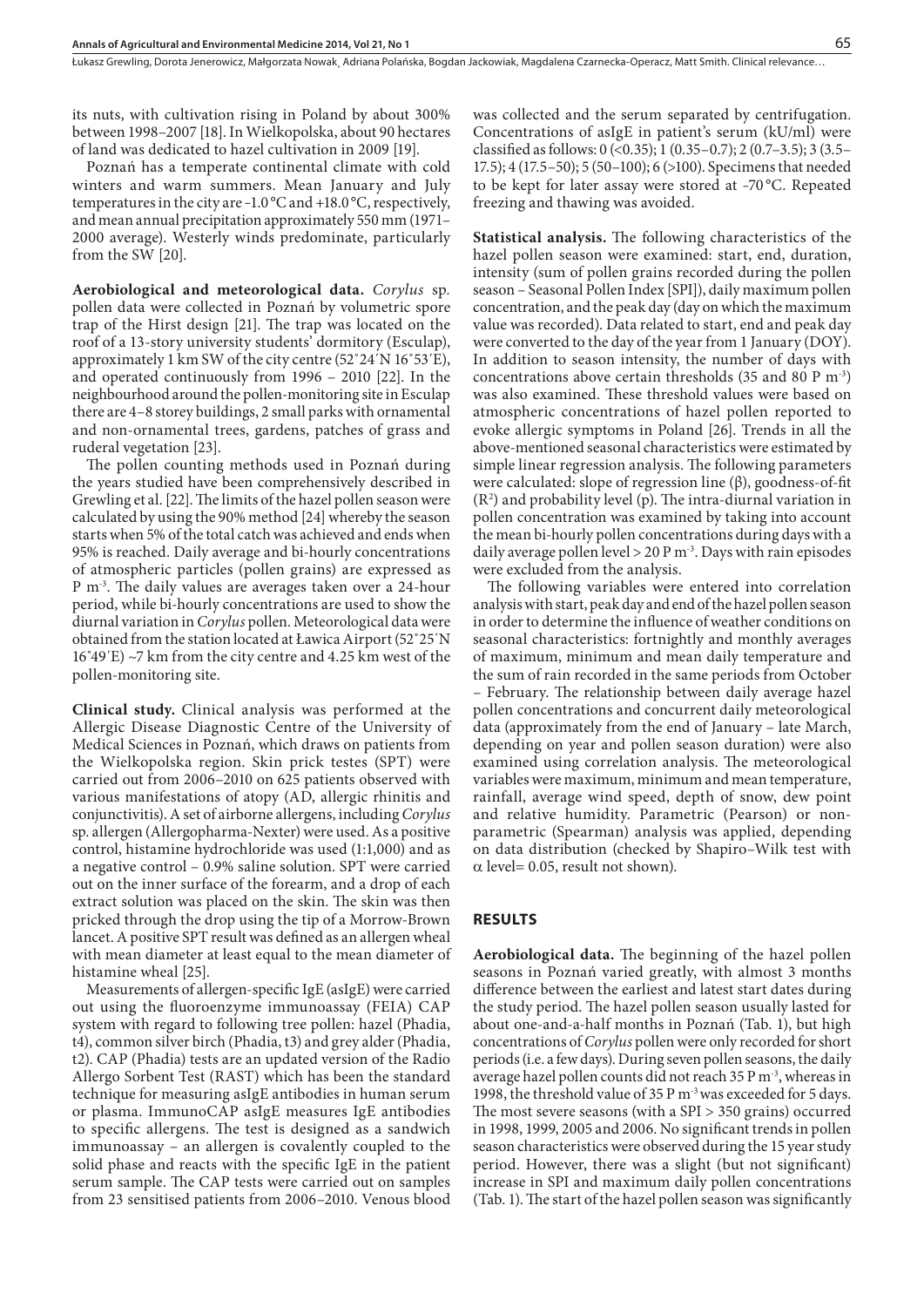Łukasz Grewling, Dorota Jenerowicz, Małgorzata Nowak¸ Adriana Polańska, Bogdan Jackowiak, Magdalena Czarnecka-Operacz, Matt Smith . Clinical relevance…

|            |                | Start of pollen<br>season<br>(DOY) | Peak date<br>(DOY) | End of pollen<br>season<br>(DOY) | Duration of<br>pollen season | Seasonal<br>pollen index | Max. daily<br>pollen<br>concentrations | No. of days<br>with pollen<br>level $>35$ P m <sup>-3</sup> | No. of days<br>with pollen<br>level >80 P $m-3$ |
|------------|----------------|------------------------------------|--------------------|----------------------------------|------------------------------|--------------------------|----------------------------------------|-------------------------------------------------------------|-------------------------------------------------|
|            | <b>MEAN</b>    | 46                                 | 64                 | 92                               | 47                           | 244                      | 48                                     |                                                             | 0                                               |
| Variations | <b>MIN</b>     | 10                                 | 35                 | 61                               | 14                           | 112                      | 15                                     | $\mathbf 0$                                                 | 0                                               |
|            | <b>MAX</b>     | 97                                 | 99                 | 124                              | 82                           | 473                      | 138                                    |                                                             |                                                 |
|            | slope          | $-0.629$                           | 0.225              | $-0.618$                         | 0.011                        | 5.925                    | 1.696                                  | 0.050                                                       | $-0.007$                                        |
| Trends     | D              | 0.687                              | 0.868              | 0.569                            | 0.993                        | 0.395                    | 0.414                                  | 0.637                                                       | 0.748                                           |
|            | R <sup>2</sup> | 0.013                              | 0.002              | 0.026                            | 0.000                        | 0.056                    | 0.052                                  | 0.018                                                       | 0.008                                           |
|            |                |                                    |                    |                                  |                              |                          |                                        |                                                             |                                                 |

**Table 1.** Variations and trends in pollen season characteristics in Poznan 1996-2010 (DOY- day of the year)

related to mean daily minimum temperatures recorded during the  $2<sup>nd</sup>$  fortnight of December (r=-0.647; p<0.01). The average minimum temperature during February revealed the strongest relationship ( $r=-0.811$ ;  $p<0.001$ ) with the end of the hazel pollen season (Tab. 2).

Daily average hazel pollen concentrations recorded during the season were generally related to concurrent weather conditions. Almost all the meteorological parameters examined had a significant influence on hazel pollen levels (p<0.05). It was observed that daily average maximum temperatures had a positive affect  $(r=0.377; p<0.001)$ , whereas rainfall ( $r=-0.172$ ;  $p<0.001$ ) and the depth of snow (r=–0.259; p<0.001) negatively affected mean daily hazel pollen concentrations. No influence of wind speed was noticed during studied period (Tab. 2).

Analysis of diurnal (bi-hourly) variations in hazel pollen concentrations revealed that most of the pollen grains (>80%) were recorded between 10:00–20:00 local time. On average, hazel pollen concentrations started increasing before midday and reached their maximum between 14:00–16:00 (Fig. 1). During peak hours, the mean bi-hourly pollen concentration was  $~60$  P m<sup>-3</sup>; however, during certain seasons this value can exceed 300 P m-3 (data not shown). Hazel pollen counts generally remained low at night, but there were 2 episodes when high night-time concentrations were recorded (between 22:00–02:00), these were 164 and 403 P m-3 during 1999 and 2006, respectively (data not shown).

**Clinical data.** Analysis of SPTs conducted on 625 individuals due to suspected airborne allergy revealed that 90 patients (14.4%) were sensitive to tree pollen allergen, while 71 (11.36%) were allergic to *Corylus* sp. (Tab. 3). The percentage of patients sensitized to *Corylus* sp. pollen allergens recorded in the city of Poznań was the highest in 2008 (14.15%), while the lowest (8.6%) was during 2007. Out of 71 patients who reacted to hazel extract, 67 (94.4%) were also sensitive to other members of Fagales (alder and/or birch). In the period 2006–2010, only 4 patients were allergic solely to hazel (Tab. 3). In the group of patients with airborne allergy symptoms associated with hazel allergens (n=71), 38 (53%) suffered from previously diagnosed AD, 26 (37%) from disseminated eczematous lesions (observed towards AD) and 7 (10%) from rhinitis and conjunctivitis (Fig. 2A). Out of 64 patients, presenting predominantly eczematous skin lesions, 37 individuals (58%) complained of concomitant symptoms of seasonal rhinitis, conjunctivitis and/or wheezing (data not shown).

The results of serum allergen specific IgE serum measurements in relation to hazel pollen allergens are expressed as antibodies class ranging from 0–6 (Fig. 2B). The analysis was performed on 23 patients with positive SPT

**Table 2.** Correlations between *Corylus* pollen season characteristics/daily pollen concentrations and meteorological parameters

| Variables (dependent/independent)                                  |                   |  |  |  |
|--------------------------------------------------------------------|-------------------|--|--|--|
| <b>Start of pollen season</b>                                      | Pearson<br>coeff. |  |  |  |
| daily average mean temperature during 2nd fortnight of December    | $-0.621*$         |  |  |  |
| daily average maximum temperature during 2nd fortnight of December | $-0.554*$         |  |  |  |
| daily average minimum temperature during 2nd fortnight of December | $-0.647**$        |  |  |  |
| daily average mean temperature during December                     | $-0.627*$         |  |  |  |
| daily average maximum temperature during December                  | $-0.636*$         |  |  |  |
| daily average minimum temperature during December                  | $-0.619*$         |  |  |  |
| Peak day during pollen season                                      |                   |  |  |  |
| daily average mean temperature during 2nd fortnight of January     | $-0.707**$        |  |  |  |
| daily average maximum temperature during 2nd fortnight of January  | $-0.745**$        |  |  |  |
| daily average minimum temperature during 2nd fortnight of January  | $-0.676**$        |  |  |  |
| daily sum of rain during 2nd fortnight of January                  | $-0.534*$         |  |  |  |
| daily average mean temperature during January                      | $-0.648**$        |  |  |  |

#### **End of pollen season**

| daily average mean temperature during 1st fortnight of February    | $-0.641*$   |
|--------------------------------------------------------------------|-------------|
| daily average maximum temperature during 1st fortnight of February | $-0.588*$   |
| daily average minimum temperature during 1st fortnight of February | $-0.690**$  |
| daily average mean temperature during 2nd fortnight of February    | $-0.726**$  |
| daily average maximum temperature during 2nd fortnight of February | $-0.677**$  |
| daily average minimum temperature during 2nd fortnight of February | $-0.708**$  |
| daily average mean temperature during February                     | $-0.790***$ |
| daily average maximum temperature during February                  | $-0.736**$  |
| daily average minimum temperature during February                  | $-0.811***$ |
|                                                                    |             |

daily average maximum temperature during January **Figure 10.649**\*\* daily average minimum temperature during January **Following 1966** -0.653<sup>\*\*</sup>

| daily average temperature<br>daily average maximum temperature<br>daily average minimum temperature<br>daily sum of rain<br>daily average dew point | Daily pollen concentrations | Spearman<br>coeff. |
|-----------------------------------------------------------------------------------------------------------------------------------------------------|-----------------------------|--------------------|
|                                                                                                                                                     |                             | $0.377***$         |
|                                                                                                                                                     |                             | $0.409***$         |
|                                                                                                                                                     |                             | $0.314***$         |
|                                                                                                                                                     |                             | $-0.172***$        |
|                                                                                                                                                     |                             | $0.298***$         |
|                                                                                                                                                     | daily average wind speed    | ns                 |
| daily average depth of snow                                                                                                                         |                             | $-0.259***$        |

*ns* – not significant

\*p<0.05, \*\*p<0.01 \*\*\*p<0.001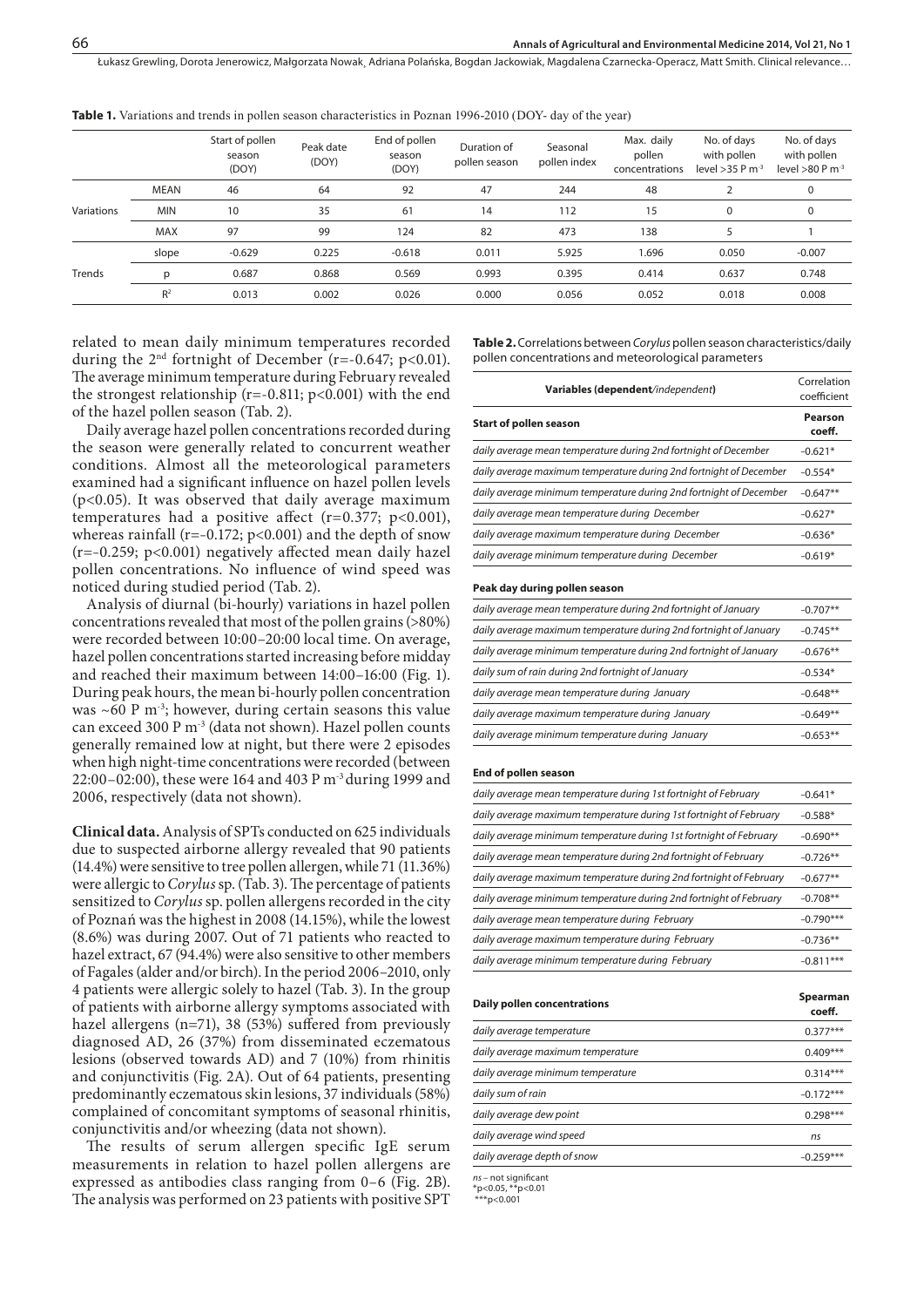**Table 3.** Patients with positive SPT to *Corylus* in relation to sensitization to other members of Betulaceae family*.*

| <b>YEAR</b> | Total<br>No. of<br>examined<br>patients | Total No.<br>of patients<br>with<br>positive<br>SPT for<br>Corylus sp.<br>(%) | Patients<br>with<br>positive SPT<br>Corylus<br>$+ Alnus +$<br>Betula sp.<br>(9/6) | Patients<br>with<br>positive<br><b>SPT</b><br>$Corylus +$<br>Alnus sp.<br>(9/6) | Patients<br>with<br>positive<br><b>SPT</b><br>$Corylus +$<br>Betula sp.<br>(9/6) | Patients<br>with<br>positive<br><b>SPT</b><br>Only<br>Corylus<br>sp. (%) |
|-------------|-----------------------------------------|-------------------------------------------------------------------------------|-----------------------------------------------------------------------------------|---------------------------------------------------------------------------------|----------------------------------------------------------------------------------|--------------------------------------------------------------------------|
| 2006        | 38                                      | 4 (10.5%)                                                                     | 4 (100%)                                                                          | 0                                                                               | 0                                                                                | 0                                                                        |
| 2007        | 93                                      | $8(8.6\%)$                                                                    | 5(62.5%)                                                                          | 0                                                                               | 1 (12.5%)                                                                        | 2(25%)                                                                   |
| 2008        | 113                                     | 16 (14.2%)                                                                    | 15 (93.8%)                                                                        | 0                                                                               | $1(6.2\%)$                                                                       | 0                                                                        |
| 2009        | 196                                     | 21 (10.7%)                                                                    | 18 (85.7%)                                                                        | $1(4.8\%)$                                                                      | $1(4.8\%)$                                                                       | $1(4.8\%)$                                                               |
| 2010        | 185                                     | 22 (11.9%)                                                                    | 19 (86.4%)                                                                        | 0                                                                               | $2(9.1\%)$                                                                       | 1(4.5%)                                                                  |
| Total       | 625                                     | 71 (11.4%)                                                                    | 61 (85.9%)                                                                        | $1(1.4\%)$                                                                      | $5(7.1\%)$                                                                       | $4(5.6\%)$                                                               |



**Figure 1.** Mean bi-hourly *Corylus* pollen concentrations recorded in Poznań (1996–2010)



**Figure 2.** Allergy symptoms in patients with positive SPT to *Corylus* pollen (A) and results of serum allergen-specific IgE (asIgE) measurements in relation to hazel pollen allergens (B)

to hazel pollen and revealed that 21 of them (92.0%) were sensitized to *Corylus* sp. (classes from 2–6). A total of 26.0% of examined patients had asIgE measurements to hazel pollen allergens in classes 5 and 6.

## **DISCUSSION**

Avoiding exposure to aeroallergens is an important part of managing IgE-associated allergic diseases [27]; therefore, monitoring aeroallergen concentrations and disseminating information to the public is crucial in helping individuals plan their activities and avoid high pollen counts. However, only a few recent studies have made detailed analyses of atmospheric concentrations of hazel pollen [12, 28,

29, 30]. This dearth of scientific investigation is probably due to the fact that hazel pollen is not considered to be an important aeroallergen and, depending on region, airborne concentrations generally remain low.

The aerobiological investigation in Poznań have also shown that during most of the studied period the daily average concentrations of hazel pollen did not reach high values. The period exceeding the threshold of 35 P m<sup>-3</sup> did not usually last more than a few days, and maximum daily pollen concentrations did not exceed 150 P m-3. For comparison, the average daily concentration of alder pollen in Poznań can reach 1,000 P m<sup>-3</sup> [31]. However, it is worth noting that during certain periods of the day (midday-early evening) the pollen level can often exceeded values that could potentially induce allergy symptoms in people sensitized to hazel pollen, even though daily average hazel pollen concentrations generally remained low. Interestingly, several night-time peaks in hazel pollen concentrations were also observed. Similar episodes of elevated night-time concentrations were previously reported for birch pollen in Poznań by Corden et al. [32]. The authors postulated that the night peaks were caused by the increase in daily mean maximum temperature that extended the time of *Betula* pollen release. Alternatively, night-time peaks in birch pollen have been related to the transport of pollen from distant sources [33, 34]. Unfortunately, a detailed analysis of these night-time hazel pollen episodes was beyond the scope of this study.

Variations in the onset of hazel pollen seasons are one of the highest among early-flowering trees [12, 29]. The presented study supports these earlier findings and shows that the occurrence of hazel pollen in the air of Poznań can vary notably from year-to-year (up to 87 days). It is therefore important to be able to accurately predict the start of hazel pollen seasons so that individuals and health care professionals can plan medication and avoidance strategies. Early flowering trees, such as hazel, are greatly dependent on temperature for timing pollination [28]. In Poznań, the first hazel pollen grains can appear in the air during the first half of January if mean temperatures during the 2nd fortnight of December are high enough (>3.0 °C). Conversely, long cold winters can delay the hazel pollen season until the beginning of April. Elsewhere in Poland, Myszkowska et al. [12] proved that the spatio-temporal variations in the start of hazel pollen seasons was associated with the start of the thermal spring.

The seasonal sum of hazel pollen recorded at Poznań varied by as much as 4-times annually and had a trend towards more intense seasons (not significant), but it is not known whether this is a product of natural variations or the sign of external forcing. External factors could include changes in climate or land use. Climate change, either through rising temperatures or increased atmospheric concentrations of  $CO<sub>2</sub>$ , can increase pollen productivity [35, 36]. Changes in land use, such as planting ornamental trees in urban areas [37] or changing agricultural practices, like the increased hazel nut cultivation in Poland [18], are known to alter the pollen spectrum at a site [38].

Over 11% of positive skin reactions recorded among patients in Poznań show that hazel pollen can potentially be an important causative or exacerbating factor of allergic diseases. However, the mean sensitization rate for hazel in Europe estimated during the Global Asthma and Allergy European Network (GA<sup>2</sup>LEN) was more than twice as much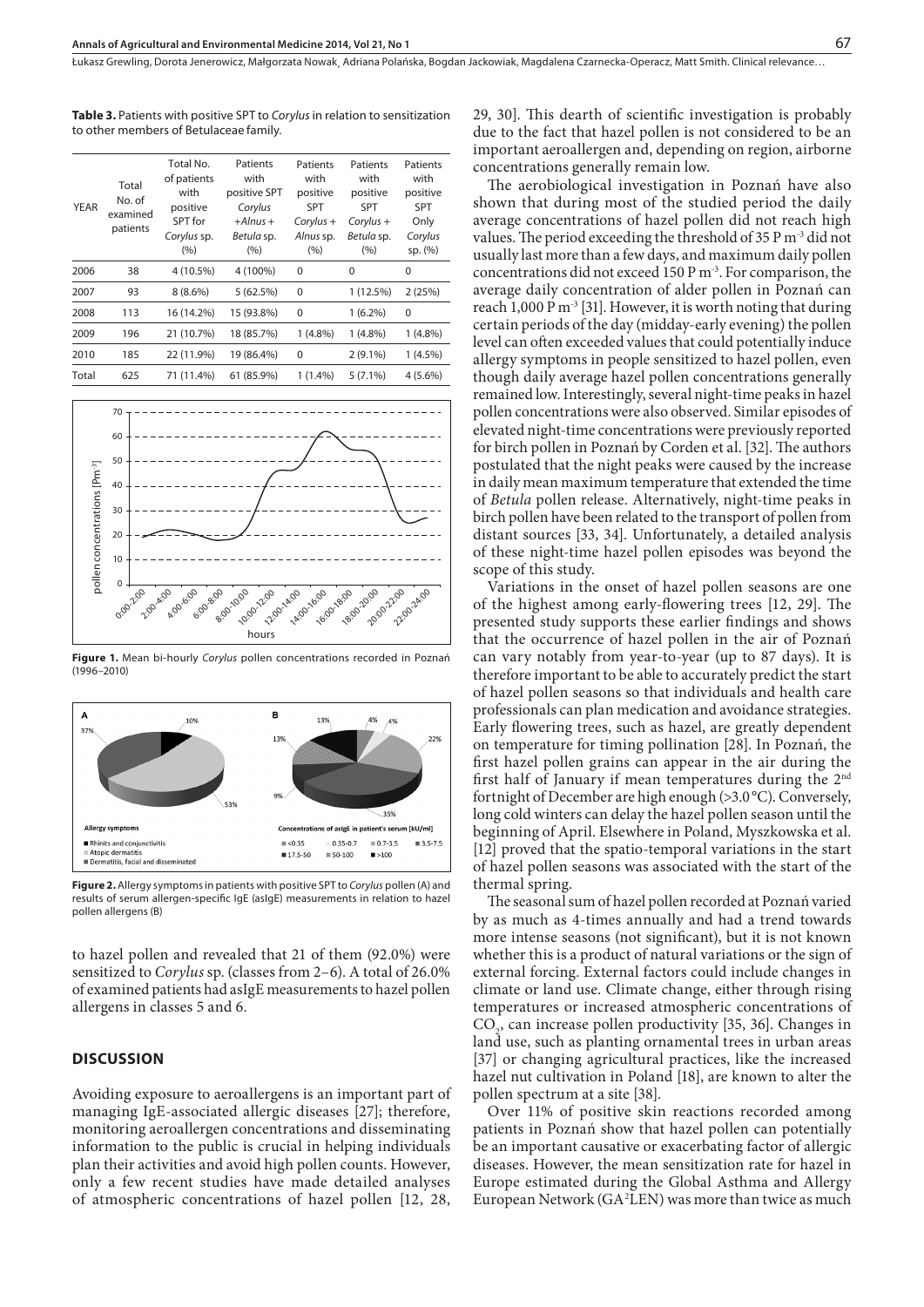(22.8%) than in Poznań, but varied distinctly between cities (7.4 % in Coimbra, Portugal, to 50.7% in Zurich, Switzerland) [39]. The percentages of positive SPT reactions in Łódź (the only Polish city included in the GA2 LEN study) was similar to the European mean and exceeded 22.3%. It is worth noting that the number of examined patients in Łódź was about a third (n=198) of those in Poznań (n=625). The percentage of positive SPT to hazel allergen in Poznań varied between years from 8.6% (2007) to 14.15% (2008), and this variation cannot be linked with the changes in the seasonal sum of *Corylus* pollen. The percentages of positive SPT reactions and the amount of hazel pollen varied independently. Similarly, no significant relation was observed between positive SPT (%) and seasonal sum of alder pollen in Poznań [31].

This study has shown that more than half (53%) of patients who had a positive response to hazel pollen allergens also showed symptoms of AD. The causal mechanism of this observation is not clear; however, in the pathogenesis of AD, pollen allergens play an undeniable role in IgE-mediated hypersensitivity and there are 2 possible routes for such influence. One route is by inhalation and the other, which currently seems to be considered as far more important, is by direct skin contact. Numerous studies [40, 41, 42] have shown that aeroallergens, such as house dust mite, fungal spores or pollen grains, might trigger AD. Particularly among children suffering from AD, there is an observed correlation between the severity of the disease and the degree of sensitization to aeroallergens, probably enhanced by damage of the skin barrier function. On the other hand, aeroallergen avoidance (e.g., house dust mites and pollen), can result in marked improvement of skin lesions [41]. In the case of patients presenting with AD and IgE-mediated allergy to pollen, exacerbation of skin lesions may be clearly seasonal and involve the so called 'airborne' areas of the skin such as face, neck or hands [40, 41, 42]. The patients investigated for the presented study suffered predominantly from AD, and some of them complained of exacerbations of eczema during springtime. The majority, however, also showed polyvalent allergy (allergic response manifested simultaneously for several or numerous specific allergens) towards perennial allergens (house dust mite, pet dander), and in such cases clear exacerbations as being pollen-related are much more difficult to distinguish.

The presented research has also revealed that most of the patients allergic to hazel (94.4%) reacted to pollen from other members of the Fagales order *–* alder and/or birch. Hazel pollen sensitization as the only cause of allergic symptoms was only detected in the minority of patients (5.6%). Simultaneous sensitization to all 3 pollen allergens (hazel, alder and birch) was observed in 85.9% of examined patients, which coincidences with the sequence identities (%) between Bet v1- homologous proteins from pollen allergens of these species (similarity >81%) [10].Members of the different families within the Fagales order are closely related with homology of antigen protein structure. According to recent research conducted by Hauser et al. [43] using ELISA and ImmunoSolid-phase Allergen Chip (ISAC) IgE inhibition assays, Bet v 1-like allergens of the Betuloideae and Coryloideae subfamily might have the potential to induce IgE antibodies with different specificities, while allergic reactions towards Fagaceae allergens are the result of IgE cross-reactivity. The results presented in the current study thereby help to confirm this cross-reactivity between analysed species.

One more phenomenon must also be considered: in northern and central Europe, and also in northern America, *Alnus* spp. and *Corylus* spp. pollen allergens may be the cause of the so-called 'priming effect', which makes allergic patients much more sensitive to other pollen allergens later in the season [1]. Furthermore, pollen allergens from trees that flower in early spring may cause stronger reactions during the birch pollen season by giving a longer period of priming in susceptible individuals, so that their immediate hypersensitivity reactions may then occur at a lower birch threshold concentration [28].

## **CONCLUSIONS**

The presnted study has provided information about the prevalence of IgE-associated allergic diseases in relation to *Corylus* pollen in Poznań. Hazel pollen has a detrimental effect on the allergic population of Poznań, with more than half of those sensitised to hazel pollen allergens showing symptoms of AD. In comparison to other allergenic taxa – birch and alder – hazel pollen counts in Poznań remain relatively low. The cross-reactivity with other members of the Fagales order, and potential as a primer for allergic sensitization to Betulaceae pollen allergens, increases the allergenic potential of hazel pollen. Inter-annual variations in pollen season start dates, which in Poznań can be almost 3 months from one year to the next, was significantly related to mean maximum temperature during late December. Daily hazel pollen concentrations were positively related to daily average maximum temperatures, whereas rainfall and the depth of snow had a negative effect. During sunny dry weather, hazel pollen concentrations can reach levels recognized as being able to induce allergy symptoms, especially in the afternoon and early evening, the time when many people are outdoors, returning home from work.

### **Acknowledgments**

This work was partly funded by the Polish Ministry of Science and Higher Education (Project No. 3219/B/P01/2009/36). The authors express their thanks Agata Szymańska for collecting aerobiological data and counting pollen slides.

## **REFERENCES**

- 1. D'Amato G, Cecchi L, Bonini S et al. Allergenic pollen and pollen allergy in Europe. Allergy 2007; 62: 976–990.
- 2. Tan RA, Corren J. The Relationship of Rhinitis and Asthma, Sinusitis, Food Allergy, and Eczema. Immunol Allergy Clin. 2011; 31: 481–491.
- 3. Demoly P, Bousquet J. The relation between asthma and allergic rhinitis. Lancet 2006; 368: 711–713.
- 4. Żukiewicz-Sobczak W, Krasowska E, Zwoliński J, Sobczak P, Chmielewska-Badora J, Wróblewska P, Piątek J, Wojtyła A. Allergic diseases – current state of knowledge. Postep Derm Alergol 2012; XXIX, 6: 451–455.
- 5. Bershad SV. Atopic dermatitis (eczema). Ann Intern Med. 2011; 155: ITC51.
- 6. Samoliński B, Fronczak A, Kuna P et al. Prevenation and control of childhood asthma and allergy in the EU from the public health point of view: Polish Presidency of the European Union Allergy. 2012; 67: 726–731.
- 7. Świnoga M, Kłos M, Miniszewska J, Zalewska-Janowska A. Healthrelated quality of life in dermatological and allergo-dermatological patients. Post Dermatol Alergol 2012; XXIX, 2: 69–73.
- 8. Szynkiewicz E, Filanowicz M, Graczyk M, Cegła B, Jabłońska R, Napiórkowska-Baran K, Bartuzi Z. Analysis of the impact of selected